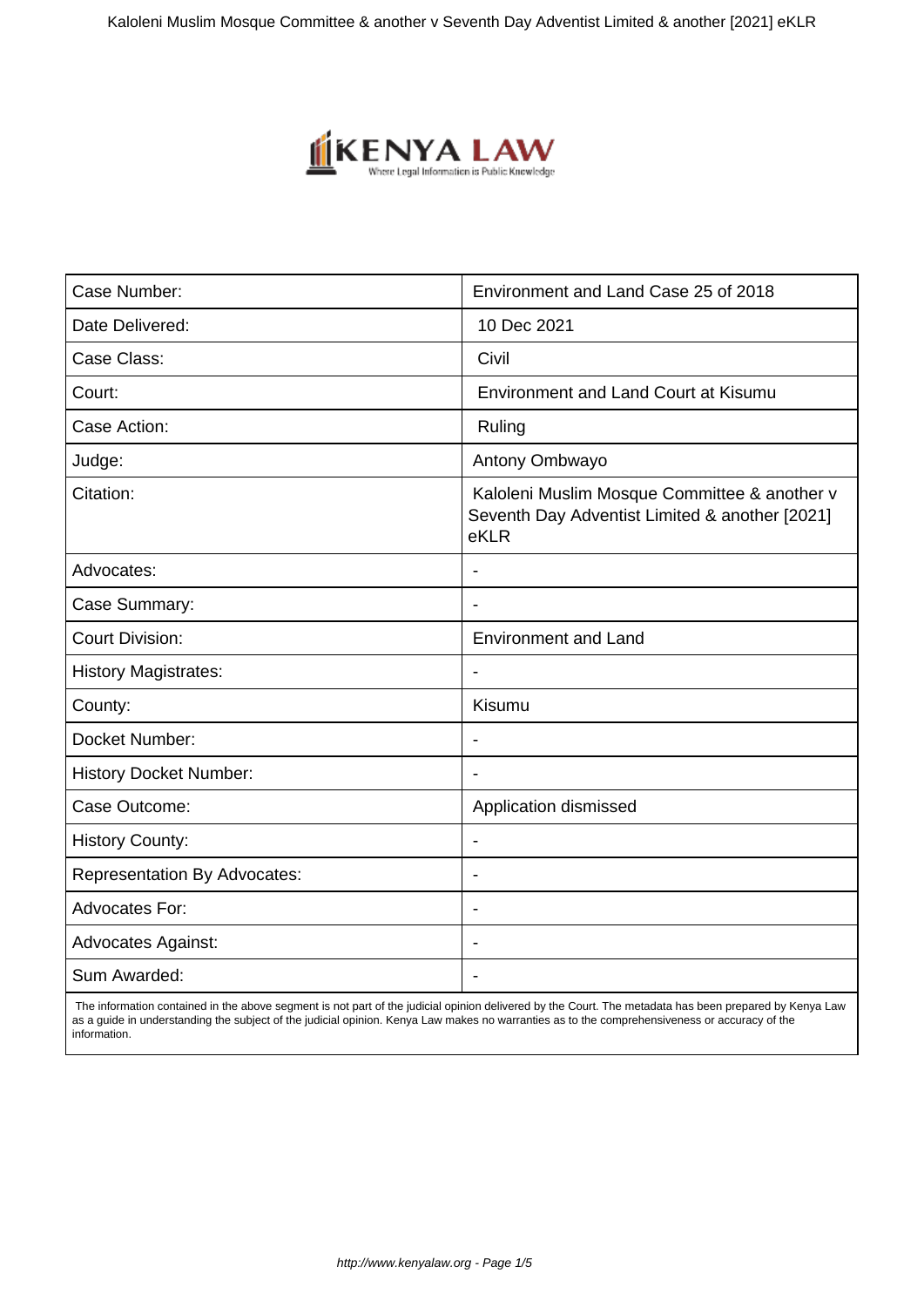### **REPUBLIC OF KENYA**

#### **IN THE ENVIRONMENT AND LAND COURT**

## **AT KISUMU**

## **ELC. CASE NO. 25 OF 2018**

| <b>VERSUS</b> |  |
|---------------|--|
|               |  |
|               |  |

## **RULING**

#### **INTRODUCTION**

Seventh day Adventist (hereinafter referred to as the applicant) has come to court for orders that there be a stay of execution of the judgment of this honourable court delivered on  $23^{\text{rd}}$  October 2020 and any consequential decree pending the hearing and determination of the appeal against the Judgment dated  $23<sup>rd</sup>$  October 2020. That pending the hearing and determination of this application and appeal against the judgment delivered by this Honourable court on  $23<sup>rd</sup>$  October 2020, the Plaintiff's and or any person acting under them be restrained from alienating, entering, trespassing upon, taking possession and or in any manner interfering with the 1<sup>st</sup> Defendant's peaceful occupation of the land parcel, KISUMU MUNICIPALITY/BLOCKS 5/40. That the order extracted by the plaintiffs on  $27<sup>th</sup>$  October 2020 be recalled and set aside and the Deputy Registrar do issue a decree that has been approved by all parties to this suit.

The application is made on grounds that prior to this suit and the delivery of the judgment in this suit on  $23<sup>rd</sup>$  October 2020,  $1<sup>st</sup>$ Defendant/Applicant held title and possession of the suit property KISUMU/MUNICIPALITY/BLOCK 5/40.

That this honourable court in its decision delivered on 23<sup>rd</sup> October 2020, allowed the plaintiff's case and ordered that the plaintiffs had a Legitimate Expectation to be allocated the suit parcel of land and thereafter ordered that for the cancellation of the Allotment Letter issued to the  $1<sup>st</sup>$  Defendant on  $2<sup>nd</sup>$  August 2010, Lease dated  $20<sup>th</sup>$  December 2020 and certificate of Lease issued on  $24<sup>th</sup>$ December 2010.

That the 1<sup>st</sup> Defendant/Applicant is dissatisfied and or aggrieved with the said judgement and has lodged and served a Notice of Appeal against it. That the  $1<sup>st</sup>$  Defendant/Applicant's Appeal is arguable and stands high chances of success and unless the cancellation of the said documents is stayed pending the hearing of this application and/or appeal, this application and or appeal may be rendered merely academic and nugatory.

That the Plaintiffs have illegally and unlawfully extracted a court "order" and they may execute the same as a decree against the 1st Defendant at any time from now thus causing the  $1<sup>st</sup>$  defendant/Applicant irreparable loss and damage.

That it is in the best interest of justice and fair play that the orders sought herein are granted as the  $1<sup>st</sup>$  Defendant may lose title and possession his property.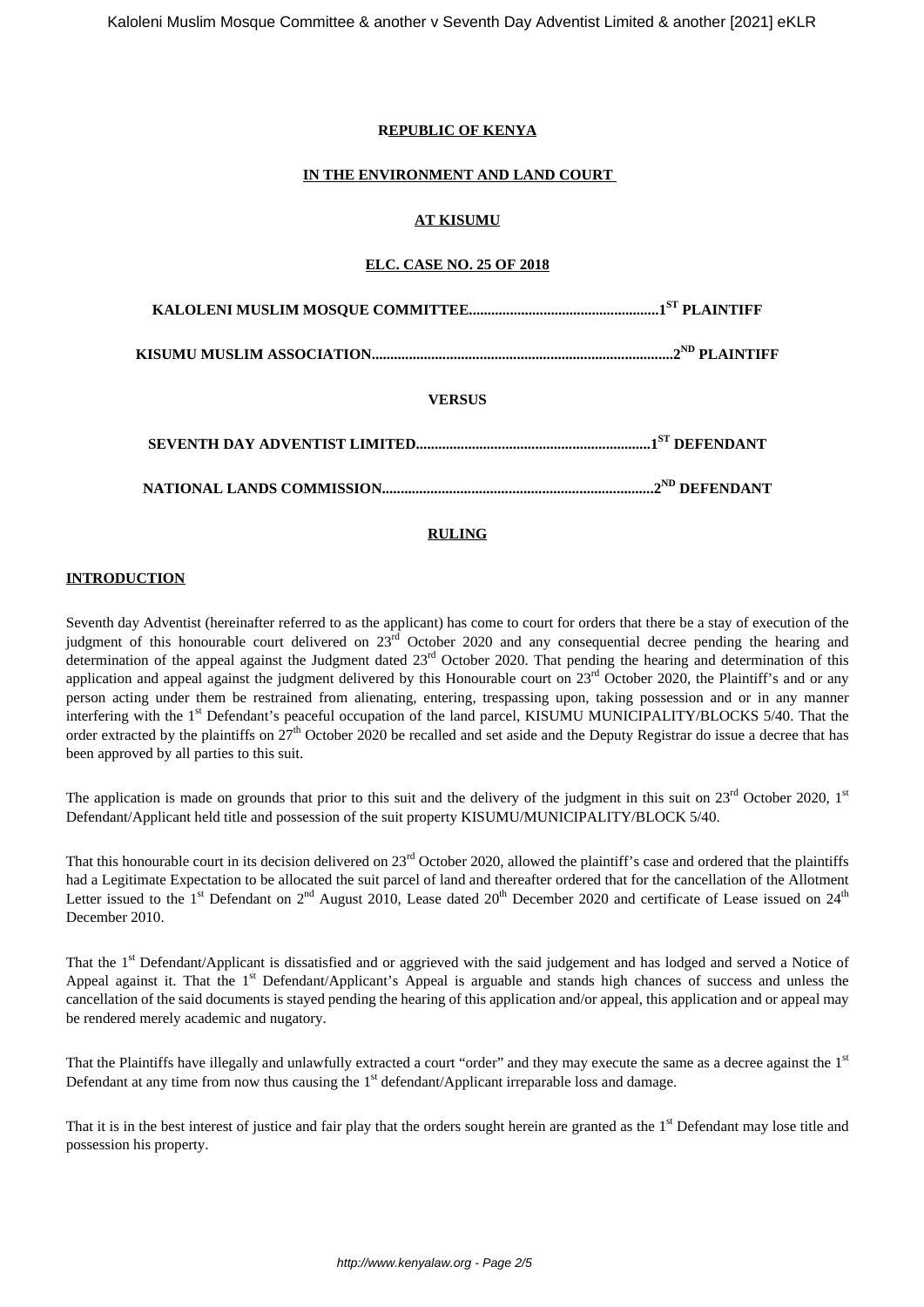In the supporting affidavit of Evans Mageto Gichana, the Chairman of Development in the 1<sup>st</sup> Defendant/Applicant's Church in Kisumu, he states that he is in possession of all relevant documents and particulars relating to the matters in issue in this suit on behalf of the Applicant by virtue of his said position.

That prior to the institution of this suit and delivery of judgment herein against the  $1<sup>st</sup>$  Defendant on  $23<sup>rd</sup>$  October 2020, the  $1<sup>st</sup>$ Defendant held a certificate of Title over the suit parcel and was in possession of the suit property KISUMU MUNICIPALITY/BLOCK 5/40.

Judgment in this suit was delivered on 23<sup>rd</sup> October 2020, wherein the honourable court ordered inter alia that the Plaintiffs had a Legitimate Expectation to be allocated the suit parcel of land by the Commissioner of Lands and the County Government of Kisumu. This honourable court further held that the Allotment Letter issued to the  $1<sup>st</sup>$  Defendant on  $2<sup>nd</sup>$  August 2010, the lease dated  $20<sup>th</sup>$  December 2020 and Certificate of lease issued on  $24<sup>th</sup>$  December 2010.

The 1<sup>st</sup> Defendant is aggrieved and or dissatisfied by the said decision of the Honourable Judge of the Environment and Land Court at Kisumu that was delivered on 23<sup>rd</sup> October 2020 herein, hence the 1<sup>st</sup> Defendant has instructed its advocate on record to appeal against the said decision.

The plaintiffs have proceeded to illegally and unlawfully extract an "Order" issued on 27<sup>th</sup> October 2020 without sending a draft decree for approval to the advocates for the other parties including the 1<sup>st</sup> Defendant's advocates, as required Under Order 21 Rule 8 (2) of the Civil Procedure Rules (2010)

They have protested the illegal and unlawful manner in which the plaintiffs have extracted the said "order" and pray that the same be recalled. He has an arguable appeal with high chances of success in that the court overlooked important issues of law and fact.

The 1<sup>st</sup> Defendant took possession of the suit property after having evicted the illegal occupants thereof in execution of the decree in the Environment and Land court at Kisumu Case No. 806/2015; Seventh Day Adventist Church (East Africa Ltd) Victory Church – vs Caleb Ouma & 5 Others, where the Defendants were being represented by Ms. Amondi & Co. Advocates.

The suit is pending the hearing of an appeal in the Court of Appeal filed by Ms. Amondi & Company Advocates for the Appellants/Defendants and who are also claiming the possession of the suit property as against the  $1<sup>st</sup>$  Defendant herein. Unless restrained the Plaintiffs intend to forcefully and illegally take occupation of the suit property pending the hearing and determination of the appeal.

He is ready to abide by any reasonable conditions this Honourable Court may deem fit to impose. This application has been brought without inordinate delay.

In the replying affidavit of Harun Rashid Gullah, he states that the application for stay is founded on wrong provisions and principles of the law as the same hinging under rule 5 (2) (b) of the Court of Appeal Rules ought to have been canvassed at the Court of Appeal and not before the same judge who delivered the subject judgment. That the grounds enumerated in support of the said application particularly in reference to arguability and nugatory clause are thresholds applicable at the Court of Appeal and not the High Court sitting as the Land and Environment Court and in any case the same have not been discharged. The appellants have failed to demonstrate that their appeal as captured in the draft memorandum of appeal is arguable and with any chances of success.

That the appeal is hinged on the erroneous presumption and misinterpretation of the law to imply that the special conditions under section 3 of the Governments Lands Act (Cap 280) granted the Commissioner of Lands powers to enter into, allocate and grant a lease agreement in 2010. That the only person who could make such dispositions of un alienated public land before 2002 was the President and the act at section 7 barred the Commissioner of Lands from purporting to exercise such Presidential powers. That any alienation initiated by the Commissioner of Lands had to follow an open procedure through auction as envisaged under sections 9-18 of the Government Lands Act (Cap 280) Laws of Kenya. To the extent that the applicants are hell bent on the erroneous belief that the Commissioner of Lands could in 2010 unilaterally allocate them public land amounts to a serious misapprehension of the law and an instant confirmation that the intended appeal is a non-starter and with no likelihood of success whatsoever.

That the intended appeal is also premised on the flimsy argument that the Learned Judge misapprehended the principles applicable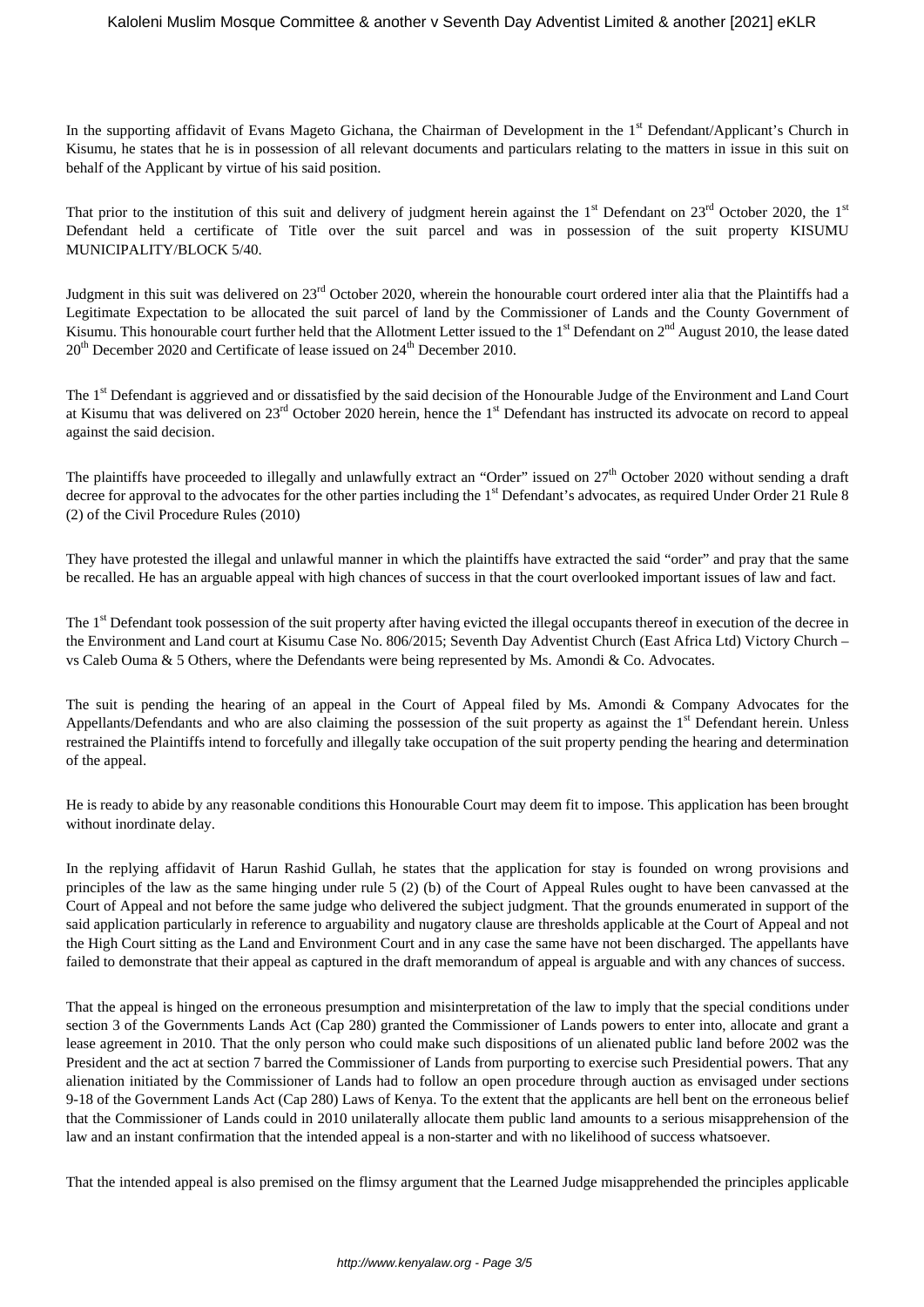in invoking legitimate expectation without expounding on how the judge erred in elucidating the three (3) questions as well captured in R(Bibi)- V Newham London Borough Council (2001) EWCA Civ 607 (2002) 1 WLR 237 at (19) and adopted in Keroche Industries Ltds - v-–Kenya Revenue Authority & 5 Others (2007) eKLR.

That pursuant thereto, it is instructive to note that in respect to legitimate expectation, the judge correctly pointed out the aspect of commitment of a public authority by establishing through communications dating from 1987 in documents produced that indeed the Commissioner of Lands had committed and was willing to allocate the said land to the respondents after clarification of the question of the charging of the suit property to the Standard Chartered Bank.

That the National Land Commission (the predecessor of the Commissioner of Lands) went contra the commitment by instead honouring the application allegedly done years later by the applicant in 2010 before hurriedly issuing them a lease certificate within three (3) months thereafter.

That the mere fact that the draft decree/order has not been served upon the other party before extraction does not in itself qualify the same for invalidation as the decision rests with the deputy registrar who is not bound by the proposal by respective counsel.

That the applicants have not demonstrated the nugatory clause or otherwise any substantial loss that they are likely to suffer in event of failure to grant orders of stay as in any case the respondents are and have always been in possession of the suit parcel to date.

That it is dishonest for the applicants to suggest that eviction of the artisans gave them possession as the object was basically to safeguard the aspect of status quo ante pending the hearing and determination of the main suit which was in their favour and they are now in physical and actual possession.

### **ANALYSIS AND DETERMINATION**

Similar applications for Grant of stay of execution pending appeal have been made before this court and the court has made determination depending on the facts of the case which always vary. The power of the court to issue stay pending appeal is provided for under Order 42 Rule 6 of the Civil Procedure Rules, the relevant part of which states as follows:

*"(1) No appeal or second appeal shall operate as a stay of execution or proceedings under a decree or order appealed from except appeal case of in so far as the court appealed from may order but, the Court Appealed from may for sufficient cause order stay of execution of such decree or order, and whether the application for such stay shall have been granted or refused by the court appealed from, the court to which such appeal is preferred shall be at liberty, on application being made, to consider such application and to make such order thereon as may to it seem just, and any person aggrieved by an order of stay made by the court from whose decision the appeal is preferred may apply to the appellate court to have such order set aside.*

*(2) No order for stay of execution shall be made under subrule (1) unless—*

*(a) the court is satisfied that substantial loss may result to the applicant unless the order is made and that the application has been made without unreasonable delay; and*

*(b) such security as the court orders for the due performance of such decree or order as may ultimately be binding on him has been given by the applicant.*

*(3) …*

*(4) For the purposes of this rule an appeal to the Court of Appeal shall be deemed to have been filed when under the Rules of that Court notice of appeal has been given.*

*(5) …*